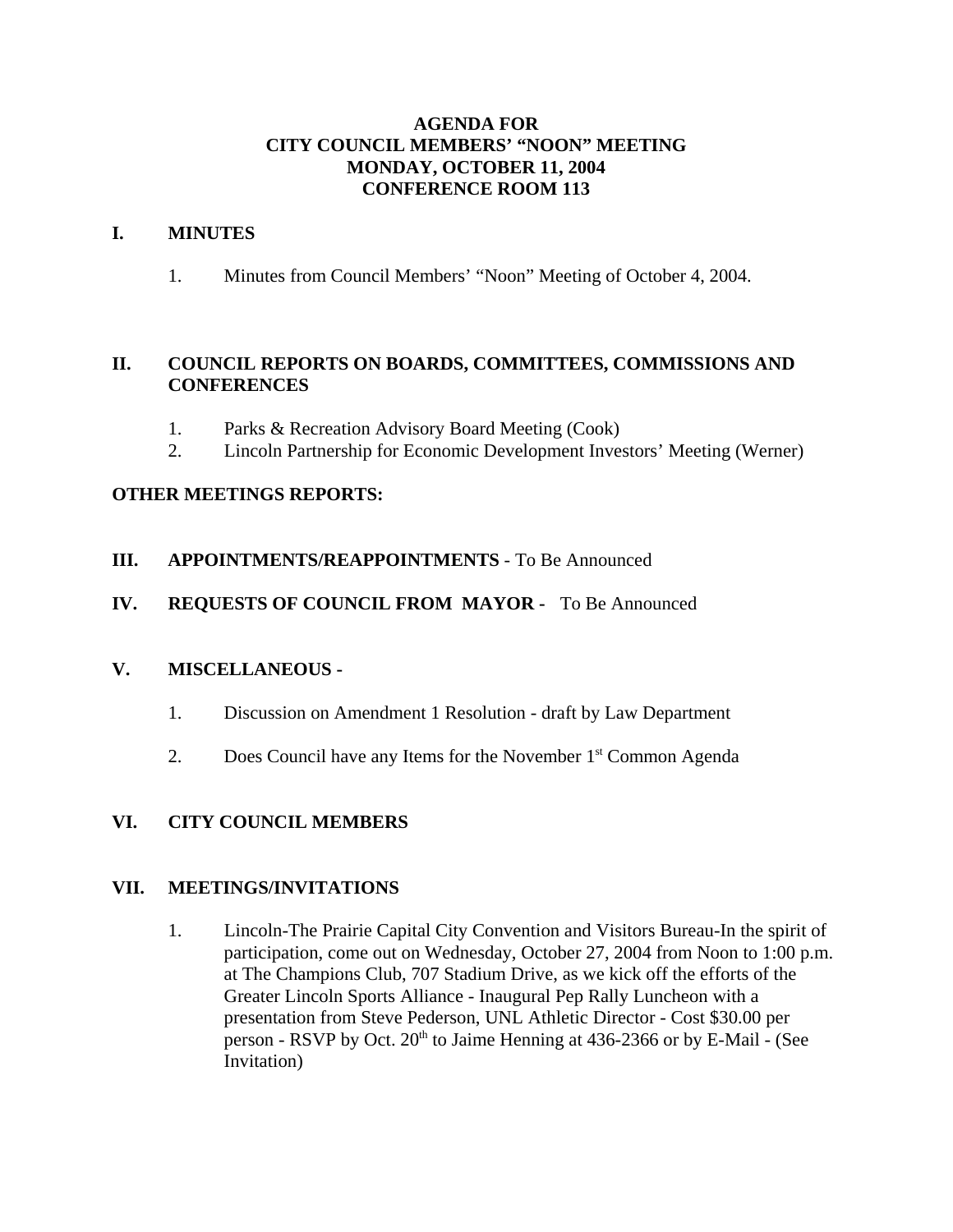- 2. E-Mail Invitation from Nicole Fleck-Tooze, we are planning a bus tour of the Stevens Creek Watershed for elected/appointed officials to offer a first hand view of the considerations important to the Stevens Creek Watershed and Master Plan on Thursday, October 21, 2004 from 2:00 p.m. to 4:00 p.m. at the Boy Scout Outdoor Education Center, 600 S. 120<sup>th</sup> Street - (See Invitation)
- 3. Downtown Master Plan-join us for the SECOND ACT of the Downtown Community Workshop at 5:30 p.m. with short presentation by our consultants followed by small group discussions on Tuesday, October 12, 2004 at Saint Paul United Methodist Church, 1144 "M" Street, 2nd Floor Gymnasium - (See Invitation)
- 4. Downtown Lincoln Association-Updowntowners Evening Social on Thursday, October 14, 2004 from 5:00 p.m. to 8:00 p.m. at Zen's-The Art of Martini Maintenance, 122 N. 11<sup>th</sup> Street - RSVP to Heather Bullock at 434-6507 by Oct.  $12<sup>th</sup>$  - (See Invitation)
- 5. Invitation to an Open Forum on The Stevens Creek Watershed Master Plan on Tuesday, October 12, 2004 at the Boy Scout Outdoor Education Center, 600 South  $120<sup>th</sup>$  Street - starting at 9:00 a.m. and ending no later than Noon - RSVP to Betty at 474-7667 or by E-Mail - (See Invitation)
- 6. The Co-SINC Project presents: The Refugee and Immigrant Farmers Initiative (RIFI) Conference on Saturday, October 23, 2004 from 9:00 a.m. to 2:30 p.m. at Grace Lutheran Church gymnasium at 2225 Washington Street - The Conference & lunch is free, catered with locally grown foods - Please RSVP to Kim Matthews at 438-6056 or by E-Mail - (See Invitation)

## **VIII. ADJOURNMENT**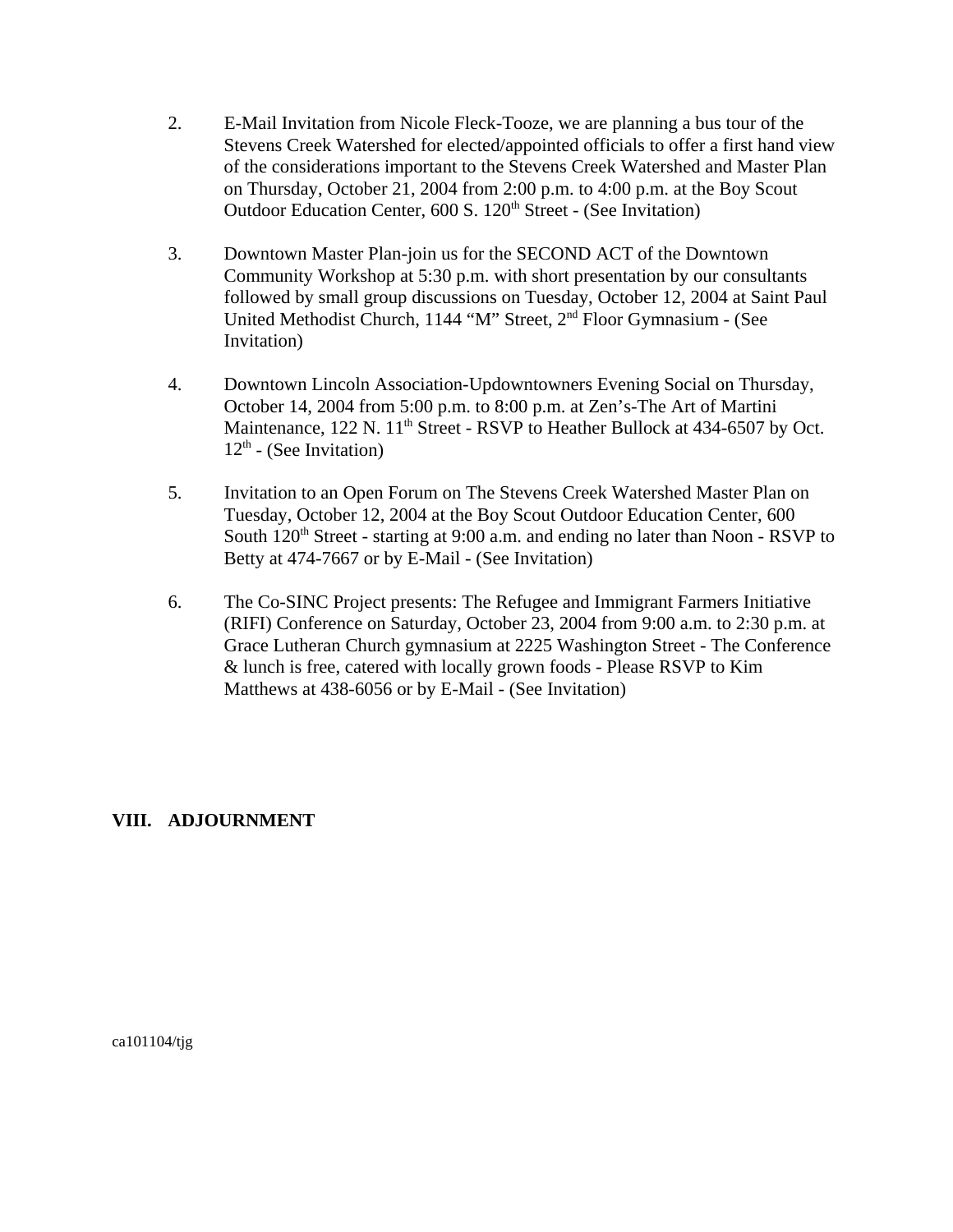# **MINUTES CITY COUNCIL MEMBERS' "NOON" MEETING MONDAY, OCTOBER 11, 2004** *CONFERENCE ROOM 113*

*Council Members Present:* Terry Werner, Chair; Ken Svoboda, Vice-Chair; Jon Camp, Jonathan Cook, Glenn Friendt, Annette McRoy, Patte Newman; ABSENT: None

*Others Present:* Mark Bowen, Ann Harrell, Corrie Kielty, Mayor's Office; Dana Roper, City Attorney; Joan Ray, Council Secretary; Darrell Podany, Aide to Council Members Camp, Friendt and Svoboda

#### **I MINUTES**

1. Minutes from Council Members' "Noon" Meeting of October 4, 2004.

Mr. Werner requested a motion to approve the above-listed minutes. Ken Svoboda moved approval of the minutes as presented. Patte Newman seconded the motion which carried by unanimous consent of the Council Members.

# **II. COUNCIL REPORTS ON BOARDS, COMMITTEES, COMMISSIONS AND CONFERENCES -**

1. PARKS & RECREATION ADVISORY BOARD (Cook) Mr. Cook reported that Golf Revenue was up 11.5% this year over last ... \$303,000. Mr. Werner asked if that was due to the sale of alcohol? Mr. Cook was not sure. Mr. Camp asked if the patronage was up, or just the revenues? Mr. Cook noted that he believed rounds were up too.

Mr. Cook stated that they had discussed a program - GEO Caching....there are 475 locations in the Lincoln area...where people bury little things and then they go to a website and give clues to where they are and then someone goes to find them....somewhat like a "treasure hunt". Many locations are on private property, but quite a few sites are on City Park land. The Parks Board members were going to just say we weren't going to deal with it, but we need to come up with some policy regarding the use of city property in this program. He noted that the Federal government doesn't allow it in National Parks, but the State does allow it in their parks, but they do charge entrance fees - so maybe they think people are `entitled'.

Mr. Friendt added that the item being sought doesn't even have to be buried. He noted that when he was at the Stream Creek Prairie, three people showed up one Sunday afternoon, "finding" that particular entrance.

Mr. Werner asked why a policy needs to be set? He wondered if government couldn't just leave people alone? Mr. Cook answered that if they're digging up park land.... Mr. Werner countered with the comment that it's not like they're digging with a bulldozer. Mr. Cook noted that they needed to come up with some reasonable policy - nothing harsh [to protect the park land]. Ms. McRoy, agreeing with Mr. Werner, commented that she did not want a policy - she felt people should be left alone. Mr. Camp noted that [as a safety issue] we wouldn't want people stepping in holes and falling.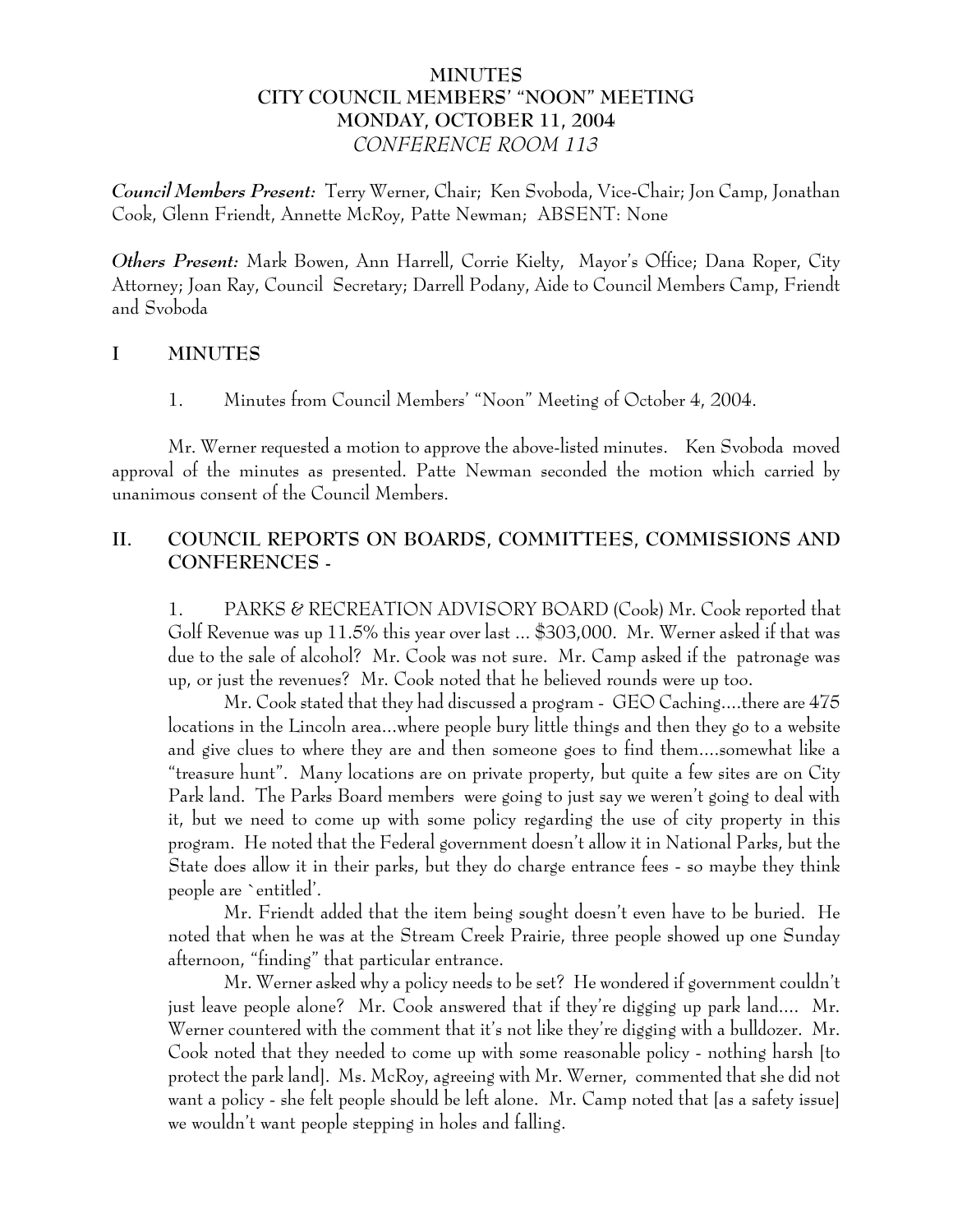Mr. Cook continued his report, noting that there may be something coming forward regarding the recommendation of how to spend the money from the Woods Park land sale. A small portion of it will be used at  $48<sup>th</sup>$  & Randolph to purchase one-third of an acre; the rest of it will be used to purchase 30 aces at  $14<sup>th</sup>$  & Arbor. He noted that some people disagree with that policy - selling park land in the core to buy park land on the fringe. Mr. Cook didn't agree with this policy, but revealed that the Park Board doesn't feel responsible for having sold the park land.

Mr. Friendt asked where one would find big chunks of land in the core? Mr. Cook noted that the total land available at  $48<sup>th</sup>$  & Randolph was three acres. Mr. Friendt asked if there were 30 acres available in the core, noting that a major factor in the decision would include availability Mr. Cook agreed, conceding that the land at  $48<sup>th</sup>$  & Randolph was more expensive because it lies within a developed area; the land at  $14^{th}$  & Arbor Road is just outside the Future Service Limit, so the land is much cheaper there.

Mr. Werner asked if that would be coming before the Council. Mr. Cook was not sure how that would be handled. Ms. Harrell noted that she believed it would come before Council, but was only 80% sure of that fact.

Mr. Cook stated that another important issue that was voted upon was discussion about the Kroc Center....the strip of land which Council had approved for townhome development...the old railroad right-of-way. Now they're discussing building a Kroc Center. In order to do that, the owner must be willing to do some kind of a land trade. One of the locations that he was looking at was along Bison Trail, next to Pioneers Park. The Board decided, unanimously, that that was not a good idea. That land near Pioneers Park is very valuable - much more valuable, we think, than the land we'd be trading with. Also, this is a beautiful new park area that we're trying to develop - we aren't going to give it away for townhome development right along the trail. He didn't know how this would be worked out, but we will have to come up with another plan. Mr. Werner asked if the owner didn't want to just sell the land? Mr. Cook answered that the owner did not, because there would be tax implications if the land were just sold.

 Mr. Cook thought that if the Center does come in, this motion won't effect whether or not we get the proposals approved by the Salvation Army. If it is approved, we'll find some alternative way of handling it.

Mr. Cook continued his report with the announcement that there would be a committee that would be participating in the development of the Master Plan for Jensen Park, so we're finally getting to that point where we're looking at what kind of improvements we'll want. It's a large enough park that we think there will be both passive recreation with large green areas, as well as a lot of ball fields and so on.

He concluded his comments with the report on the Re-veiling of Bump  $\mathscr E$  Lump. He commented that he and Mr. Svoboda had both attended the 125th Anniversary Tour of Old City Hall and the presentation of the plans for the new fountain and the walkways area there. Mr. Cook expressed enthusiasm for the park plans. He noted that there was a donor who will pay for the water fountain, but the donor doesn't want to be identified yet, until it's actually built and the fountain is operational. But, Bump and Lump will be moved to the Centennial Mall area.

Mr. Svoboda noted that he had missed the Mayor's opening remarks. He wondered if it would be the intention, then, that the fountain would be named after the donor - or has that been stipulated? Ms. Harrell explained that the Park would be known as "Government Square", but there will be a plaque, probably memorializing the fountain as the donor wishes.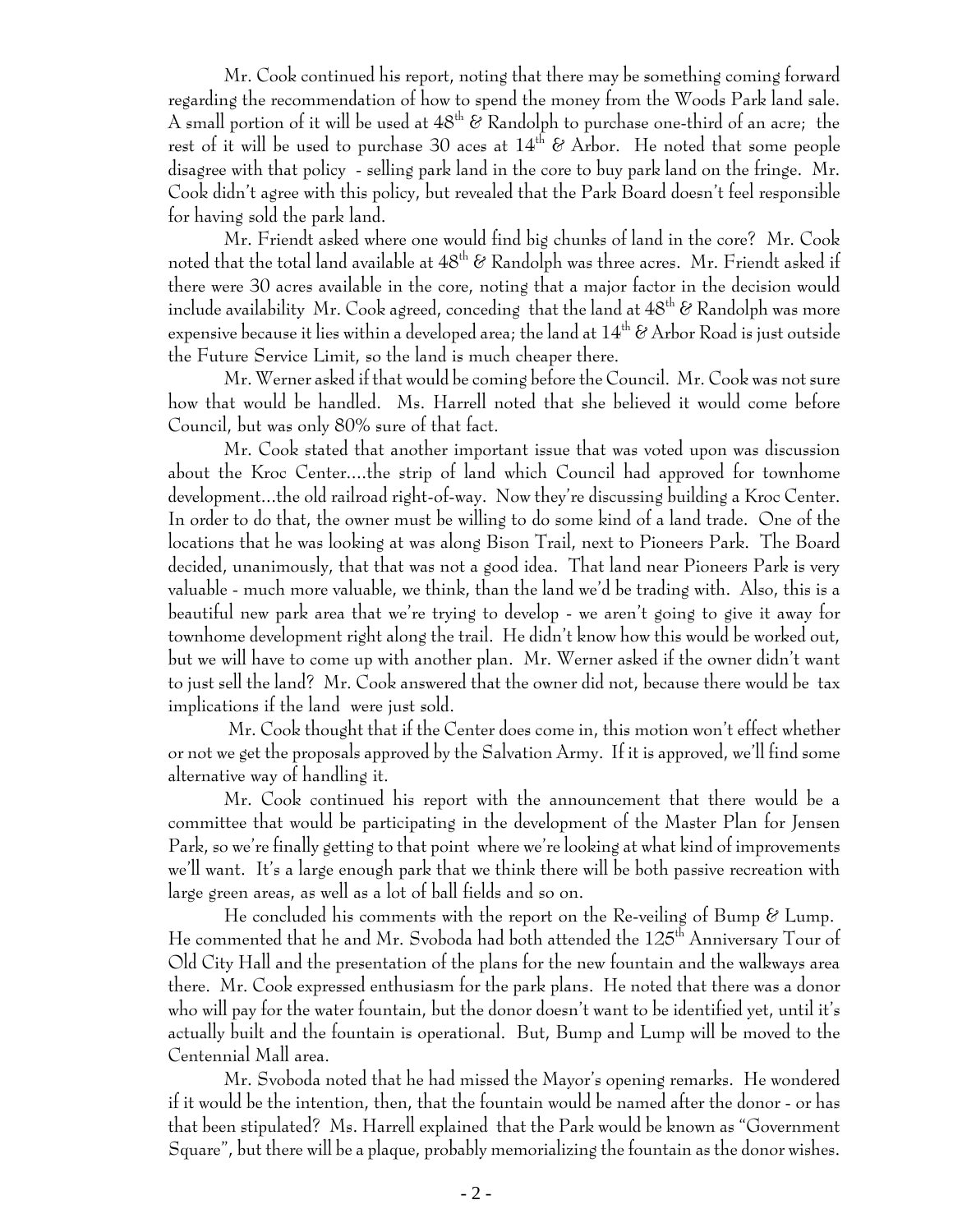Mr. Svoboda commented that it would probably be identifying - not memorializing. [Laughter]. Ms. Harrell agreed that it would be a dedication, not a memorialization.

Mr. Camp asked if the City allows anonymous donors to give something and then have plaques and such named after them? Mr. Cook noted that it wasn't truly anonymous the Administration knows who the donor is. Ms. Harrell noted that the donor isn't anonymous, they just don't want to be named right now, with Mr. Cook adding that they don't want to be in the press right now. Mr. Friendt surmised that they want to see how the public reacts to the project, before coming forward ]Laughter]

 Ms. Harrell explained that the donor would like to have a formal ceremony dedicating the fountain. Mr. Camp observed that Omaha had just come through a difficult time with the naming of a public park there after [a State Senator]. He didn't want Lincoln caught in a similar situation. Ms. Harrell noted that she felt the Council would be pleased when the donor was revealed. Mr. Camp answered that he was just concerned with open disclosure.

2. LINCOLN PARTNERSHIP FOR ECONOMIC DEVELOPMENT- Investors' Meeting (Werner) Mr. Werner reported that he was meeting with the Chamber at 7:30 with full intentions of attending the LPED Meeting, but the discussion there was far more interesting. Mr. Svoboda wrly observed that Mr. Werner was way to bloodied to go to another meeting without going home to change clothes first. Mr. Werner agreed that he had had to defend himself, so he stayed  $\mathscr C$  wasn't able to attend the LPED meeting. Mr. Werner noted that Mr. Friendt had been at the LPED meeting as a presenter, and asked Mr. Friendt if he would give a short report on those proceedings.

Mr. Friendt reported that they had given a presentation on the websites and how the Convention's Visitors' Bureau, Chamber of Commerce and LPED all work together and how that linking works. They tried to demonstrate the new mapping system that is part of the website. Conseptually, every time they talk about it, it sounds wonderful. Mr. Friendt noted, however, that he has yet to see it function as advertised.

Mr. Friendt continued, reporting that they then had given their normal report on how many prospects, how many suspects, how many leads they have - on which they're currently working. Right now they have projects (that meaning real live folks that have gotten information). He noted that we're in the top three nationally, apparently. He reported that the total investment, if these projects were to come to Lincoln, would be about \$50,000,000 and add 300-400 employees.

He noted that they also gave a report on Retention activities, which Mr. Friendt thought was great. These are Lincoln companies that they're working with on expansion projects, which was very good.

Mr. Werner asked if they hadn't also received a talk by some boring guy from the University? Mr. Friendt smiled and noted that they had allowed him to give a presentation on the Nebraska Center for Entrepreneurship and what the Center does and how that ties into economic development in this region.

#### OTHER MEETINGS - None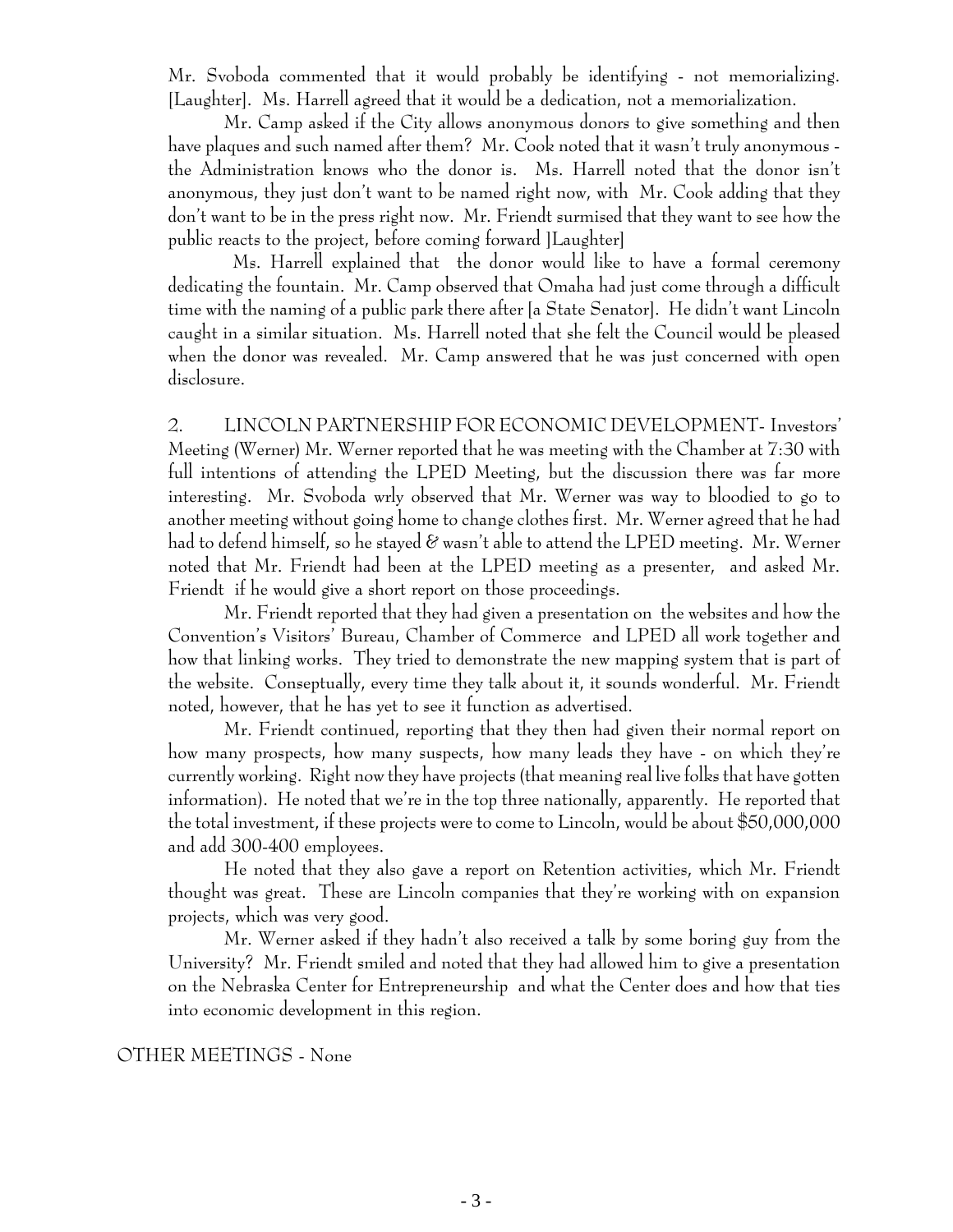**III.** APPOINTMENTS/REAPPOINTMENTS - Ms. Kielty commented that there was 1<sup>st</sup> Reading for the new Fire & Police Pension Investment Board. Because two of the names were actually re-appointments from the Old Board to the New, Council Members don't have Board Bank information on them. The Mayor had asked Ms. Kielty to get some information from appointees and give that to Council - which was the information that Ms. Kielty then passed out to Council Members. She informed Council that if they had any questions, they should call Personnel or the applicants themselves.

**IV. REQUESTS OF COUNCIL FROM MAYOR** - Mr. Bowen noted that he had hoped to have the LES response back to Council, but they didn't get it done in time, so we won't talk precouncil until that information is received.

## **V. MEETINGS/INVITATIONS** - Noted Without Significant Comment

#### **VI. MISCELLANEOUS** -

1. Discussion on Amendment 1 Resolution - Draft by Law Department - Mr. Werner opened the discussion by stating that he apologized because he thought there was an understanding that we would put the Resolution for Amendment One on the Agenda for [Introduction], because he thought we needed it to go on at this time....but apparently we don't? Mr. Werner commented that it is on the Agenda and we can take it off or we can move it forward. Does anyone have any reason to go forward or not go forward with it?

Ms. Newman commented that her personal opinion was that she did not like things that are on the ballot being endorsed one way or the other by the Council. She felt she was the lone voice in this opinion, so she encouraged Council to do what they would, but she would be inclined not to vote for this Resolution.

Mr. Cook commented that if Council did not have a unanimous vote on this issue...he felt it would be silly to bring something like this forward and not have a unanimous Yes vote. So, if there are any members of the Council who are inclined to vote No, Mr. Cook stated that he would rather just pull it and not have it on the Agenda for action. Ms. Newman added that it wasn't that she did not support it personally, but it's just a philosophical thing. She felt that if it's on the ballot, people need to educate themselves and decide for themselves which side they would take on this issue.

Mr. Friendt stated that he could not help but find such sensitivity regarding this resolution, given the Patriot Act and the Death Penalty Resolutions, just underwhelming. Mr. Cook responded that this is a ballot issue and not merely a resolution of statement. Mr. Friendt stated that this is something important, something that actually effects our community. Mr. Friendt noted that he would prefer to have it on the Agenda. Mr. Werner polled the Council Members on whether or not they would like the Resolution moved forward? Ms. McRoy stated that it was fine with her; Mr. Camp agreed to have it placed on the Agenda; Mr. Svoboda stated that he was fine with moving it forward. Mr. Friendt, Ms. Newman and Mr. Cook already having expressed their opinions, Mr. Werner stated that it seemed there was a majority that would prefer to have it moved forward, so they would go on and let the vote be what it is.